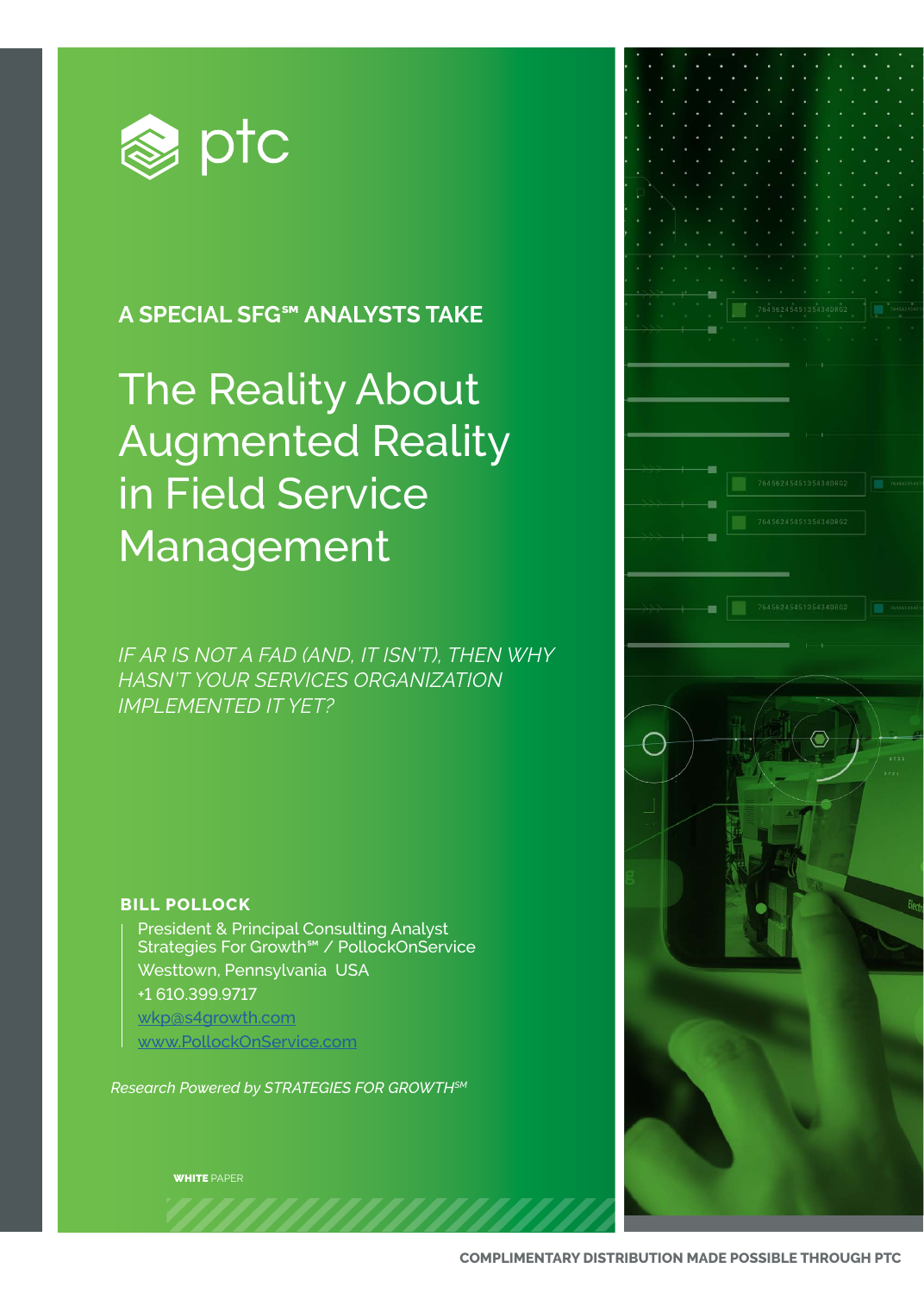### **A.** Augmented Reality (AR) Is Already Becoming a Mainstay of FSM

If your business has not yet incorporated an Augmented Reality (AR) platform into its Field Service Management (FSM) or Service Lifecycle Management (SLM) operations, it has already "missed the boat"! However, what makes matters even worse, is that it's probably still waiting at the train station for the boat to come in! Spoiler alert: It won't!

As you are reading this Analysts Take report about AR, the technology is already transforming into a "mixture" of AR and Virtual Reality (VR), commonly referred to as either "Mixed Reality" or "Merged Reality" (i.e., both sharing the same acronym of "MR"), depending on which branded technology you happen to be using.

The good news is that not all of your competitors have yet implemented AR into their service operations – but that day is coming, particularly among the more aggressive – and progressive – organizations that you are likely to find yourself competing against on a day-to-day basis. The question then arises: "Why allow the leaders in your business segment to benefit from an added competitive advantage, rather than leveraging this 'new' technology to your own business' 'advantage'?"

> **"If your business has not yet incorporated an AR platform into its FSM or SLM operations, it has already 'missed the boat'! However, what makes matters even worse, is that it's probably still waiting at the train station for the boat to come in! Spoiler alert: It won't!"**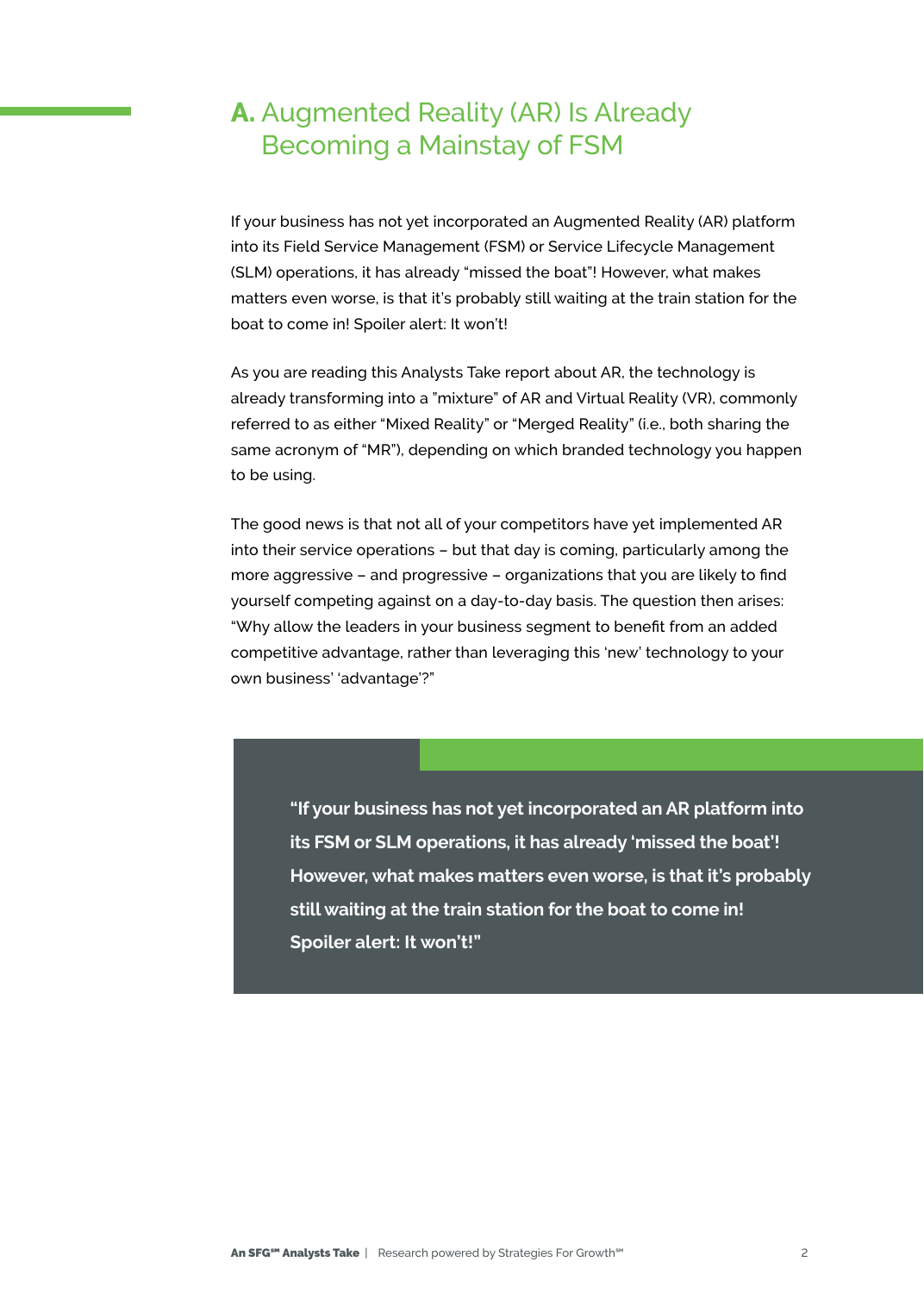The window of opportunity for using AR to your own competitive advantage is still open; however, the opening is getting smaller over time. For example, the results of Strategies For Growth<sup>sm</sup>'s (SFG<sup>sm</sup>'s) 2019 Field Service Management (FSM) Tracking Survey reveal that:

- While only 13% of respondents are currently using AR, VR or MR in support of their field service operations, another 34% are either "very" or "extremely likely" to incorporate their use in the next five years;
- While more than one-in–five (21%) respondent organizations are currently using Artificial Intelligence (AI) or Machine Learning (ML) in support of field service operations, another 41% are either "very" or "extremely likely" to incorporate their use in the next five years; and
- While a third (33%) of respondents claim they are currently using Predictive Diagnostics or Predictive Maintenance in support of field service operations, another 56% are either "very" or "extremely likely" to incorporate their use in the next five years (including 26% that are "extremely likely").

Why are these respondent organizations so sure that they will be embracing these "new" technologies in the next five years? Because a majority are convinced that they will need to transform their service delivery.

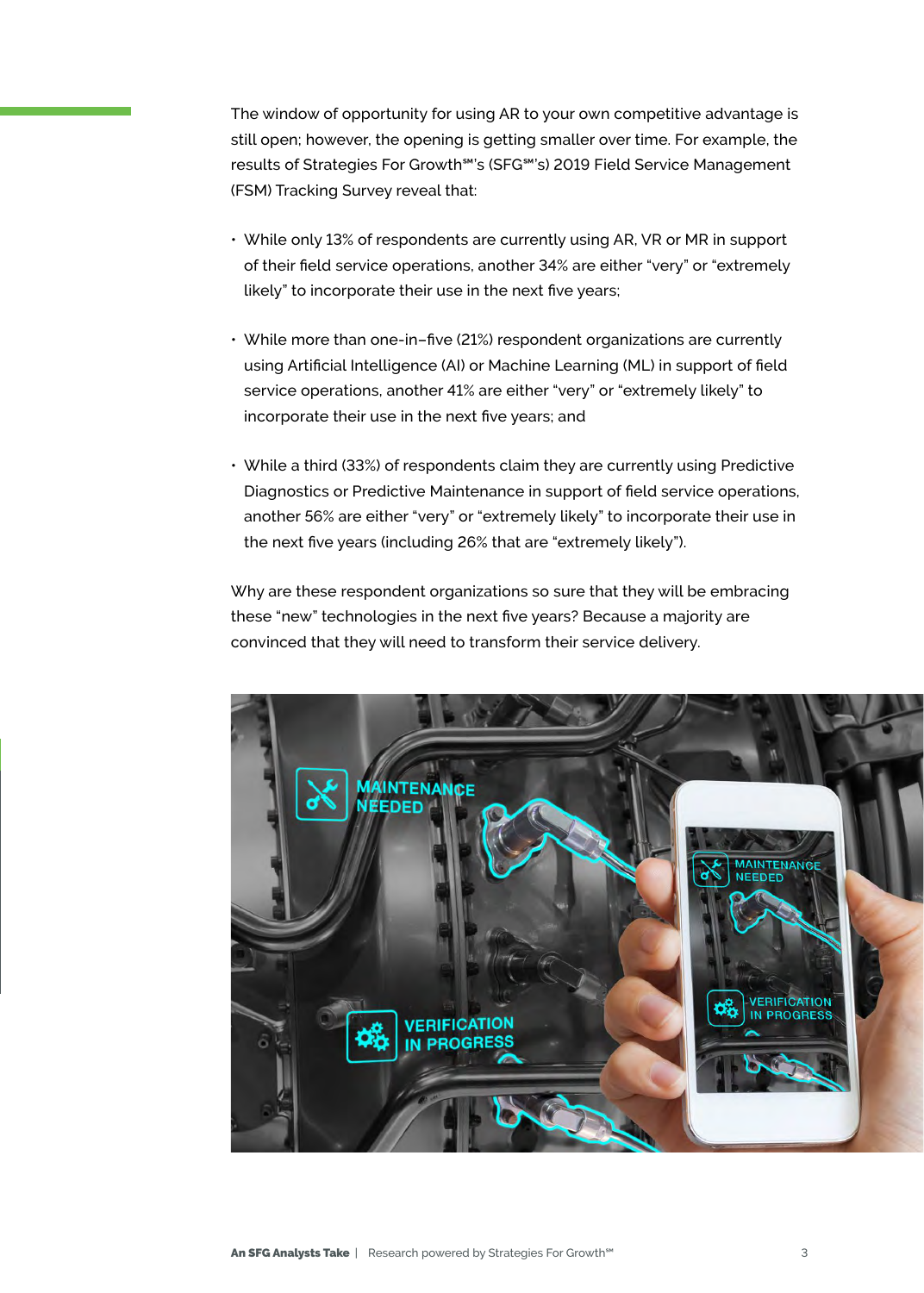### **B.** AR Increases Field Technician Productivity – However, Seeing Is Believing!

It seems that for forever, field technicians have been forced to carry around dense manuals in their vans, detailing and explaining repair processes, service guidelines and product schematics. Then, once at the customer site, they would still need to flip through those hundreds of pages to find exactly what they were looking for in order to perform the on-site repair – particularly when it involved dealing with a piece of equipment that they may not have seen in years – if ever!

We have all heard the expression "seeing is believing". But, what really should stand out fairly clearly in this example is that this phrase does not say, "reading is believing"! This is the main premise that will ultimately encourage the adoption of Augmented Reality (AR) among some of the more skeptical segments of the field services industry, in that it is far more helpful for the field technician to "see" how to repair a piece of equipment, than it is for him or her to "read" about how to repair it.

> **"It is far more helpful for the field technician to 'see' how to repair a piece of equipment, than it is for him or her to 'read' about how to repair it."**

Further, while the former can take place in real time, the latter may often require several minutes – or more – of delving into chapters and indices, finding the appropriate pages, writing down notes, and otherwise wasting time – at least from the perspectives of both the technician and the customer!

Some manufacturers are now addressing this challenge, by augmenting the physical product with digital data (e.g., a "digital twin"), thus resulting in significant benefits for both the services organization and its customers.

97 33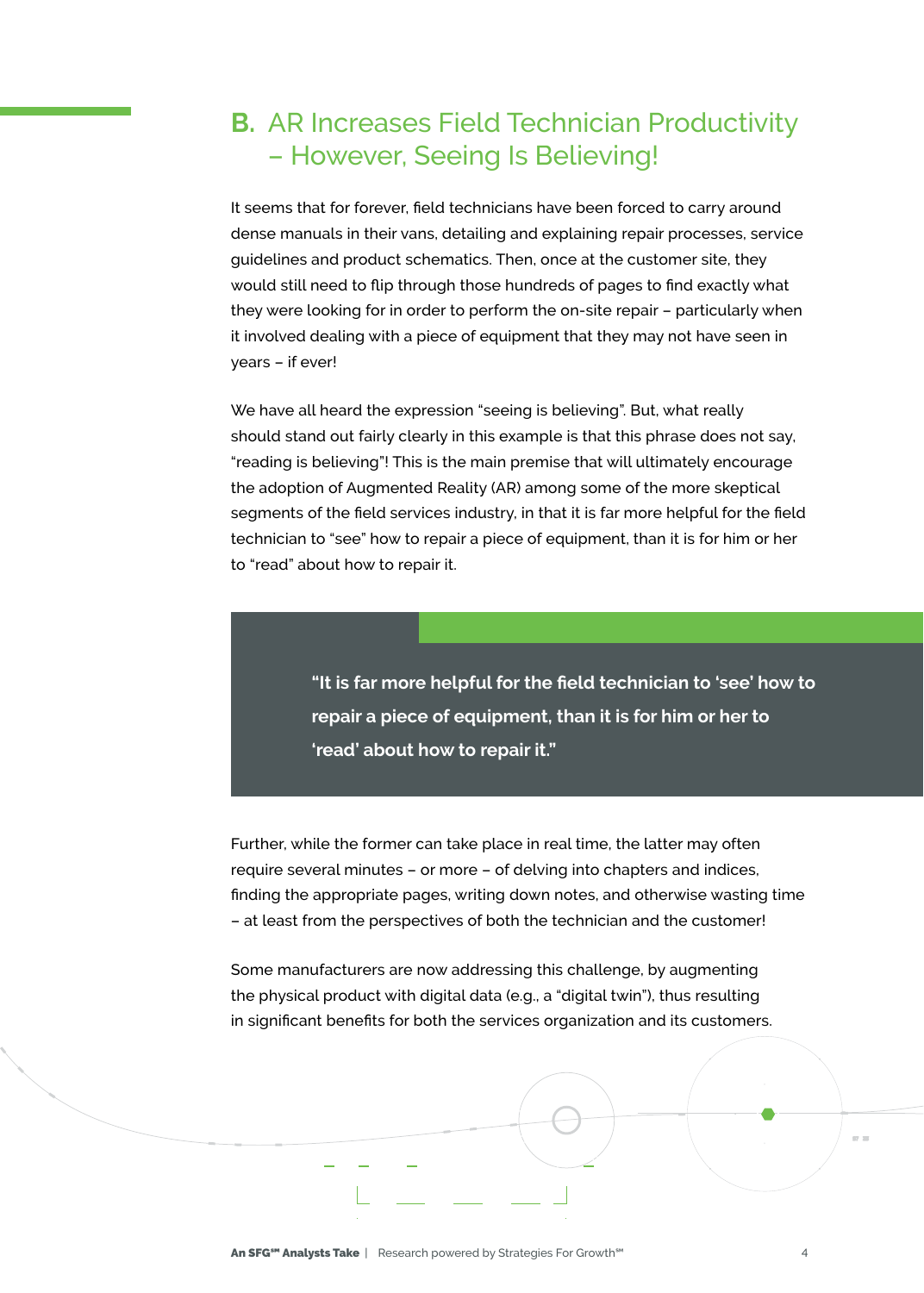Through AR (and the IoT platform that powers the technology), services organizations can now benefit from:

- **Increased productivity from their field technicians**, in terms of shorterterm on-site visits (or fewer in total) and, as a result, a greater number of completed service calls, per technician, per day
- **Increased utilization of the company's field technicians** (i.e., reduction in the time typically "wasted" in researching how to perform the repair – just do it!)
- **Reduced time to initiate the repair** (i.e., no need to search for paper or electronic documents and product schematics – and, then, reading them – before beginning the repair
- **Less invasive and/or disruptive service calls** from the customer's perspective (i.e., the technology should be disruptive – not the service call itself)
- **Increased customer satisfaction** (i.e., the field technician arrives, gets started immediately, and quickly completes the repair)

In fact, it is through the use of AR technology that Field Service Management (FSM) providers can now empower their customers to leverage two of the most disruptive of currently available transformational technology tools – the Internet of Things (IoT) and Augmented Reality (AR) – to deliver a new class of products that bridge both the digital and physical worlds.

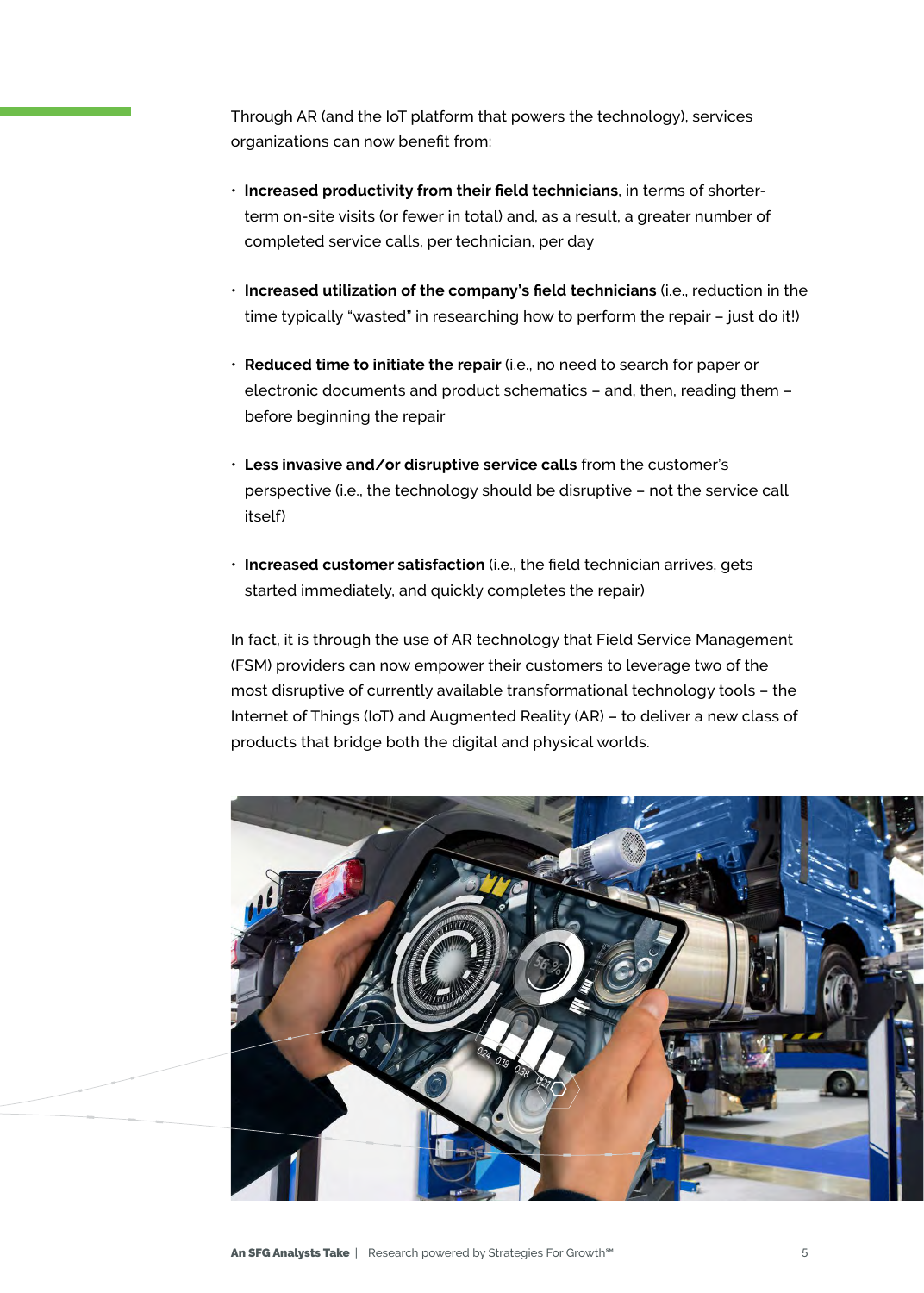### C. The Benefits of Embracing AR in Your Organization's FSM Operations

The benefits to the organization (and its field force) can also be substantial as, by adopting an AR-based strategy, Field Service Organizations (FSOs) can:

- Completely eliminate the maintenance, repair and service manuals in their present, cumbersome, print copy (or, even, digital) formats;
- Streamline (and/or eliminate) formal, individual, maintenance and repair training for service technicians;
- Introduce and potentially monetize new IoT- and AR-based Field Service Management (SLM) business and pricing models;
- Improve asset uptime; and
- Improve the overall customer experience.

As early as 2016, Fortune magazine reported that, "More and more we see products that are part physical and part digital – and we see new models wanting to be part physical and part digital. The idea of being able to project a digital experience onto a physical product to figure out how to service it or show operating metrics … is a killer idea."

However, merely talking about Augmented Reality – rather than actually seeing it in action – is like trying to explain to a Southerner how cold the Northern Winters are – in words. It's just not possible! That's why AR is best understood by actually seeing a demonstration of how it works in action.

For example, the article suggested, "imagine pointing your smartphone at your car and being able to see visual warnings that your wiper fluid was running low or your tire pressure was sub-optimal on a rear tire. That's possible as information gathered by the car's sensors can be pushed to the Cloud, then retrieved and shown in a visual format on the phone. That same format could also offer simple to follow directions on how to fix the problems". This is just another example of how AR can work on behalf of the organization's field force.

97 33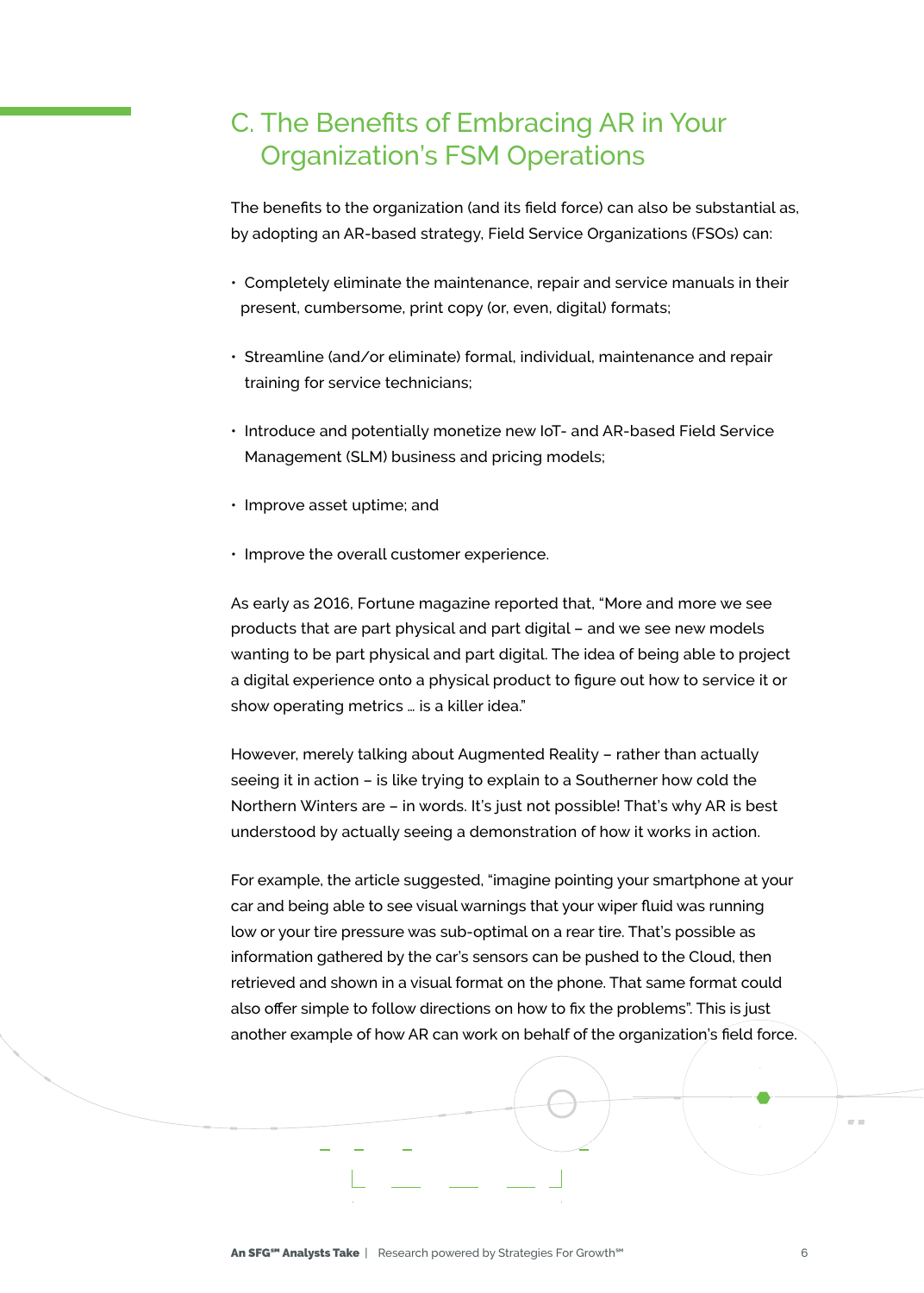

AR doesn't create a new virtual reality; but, rather, it enhances the perceptual reality that the viewer is able to visualize while looking at a piece of equipment. This is exactly how AR will be able to assist FSOs in an FSM environment; that is, to provide the field technician (who may not ever have been called upon to service this particular piece of equipment) to still be able to perform the repair by "overlaying" an enhanced (again, augmented) reality – in 3D motion – over and above what he or she would otherwise be able to visualize, in order to make a quick, clean and complete fix.

> **"Not only does 'seeing is believing' hold true for those field technicians supported by an AR platform, but if 'a picture is worth a thousand words', then being able to 'see' how to repair the equipment via Augmented Reality must expand upon that equation by another thousand-fold!**

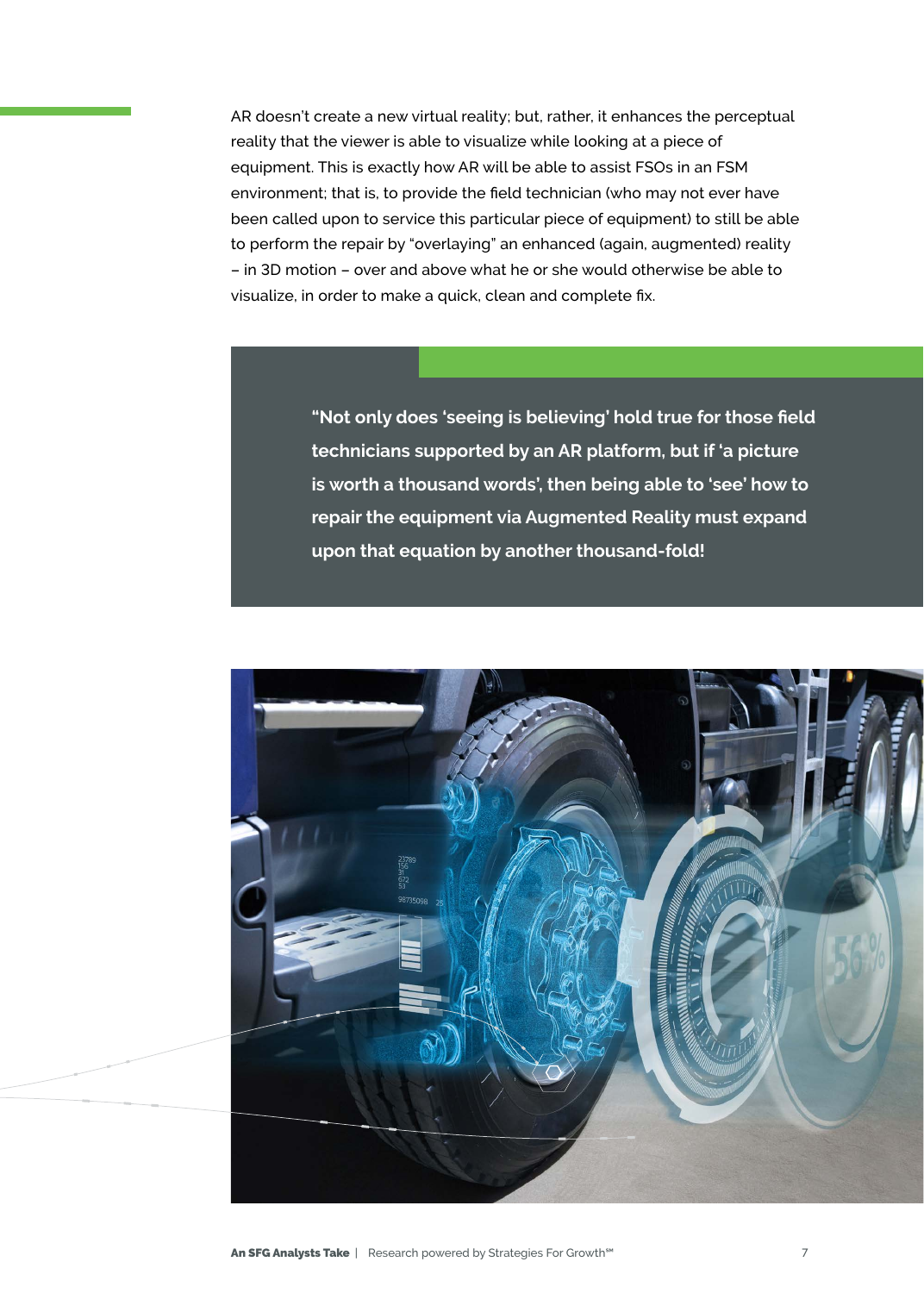### **D.** The Strategic Impact of the IoT in Field Service Management

The greatest strategic opportunities for Field Service Management (FSM) organizations will be to gain additional efficiencies as they use the IoT to power their service operations. Of course, the converse is equally true, in that those organizations that do not step up to the challenge will ultimately find themselves falling further and further behind the technology curve; their customers' expectations for quality of service delivery; and their ability to compete head-to-head against not only the market leaders, but even the small, medium or enterprise-sized services organization that has already embraced the new technologies.

There may still be somewhat of a "wait and see" attitude toward AR, VR and MR at this time, as no single FSM solution provider has come out with an industry-leading platform just yet. Does anyone remember the decision as to whether to go with the Sony BetaMax or VHS? For many organizations, it's the videotape wars all over again! However, regardless of the organization's size, vertical industry segment or geographic coverage, there are ample opportunities for ALL services organizations to take advantage of the IoT and Cloud-based FSM solutions to take their operations to the next level.

From Strategies For Growth<sup>SM</sup>'s (SFG<sup>SM</sup>) most recent Service Management Benchmark Survey Update, conducted in January/February 2019, we find that the top five drivers influencing the global services community, as cited by a majority of respondents, are:

- Need to improve workforce utilization and productivity
- Customer demand for quicker response time
- Internal mandate to drive increased service profitability
- Internal mandate to drive increased service revenues
- Need to improve service process efficiencies

The question arises, then, "How can the services organization adequately address these five key issues without the strategic advantage of an IoTpowered FSM solution?" The answer, of course, is increasingly, "It can't!"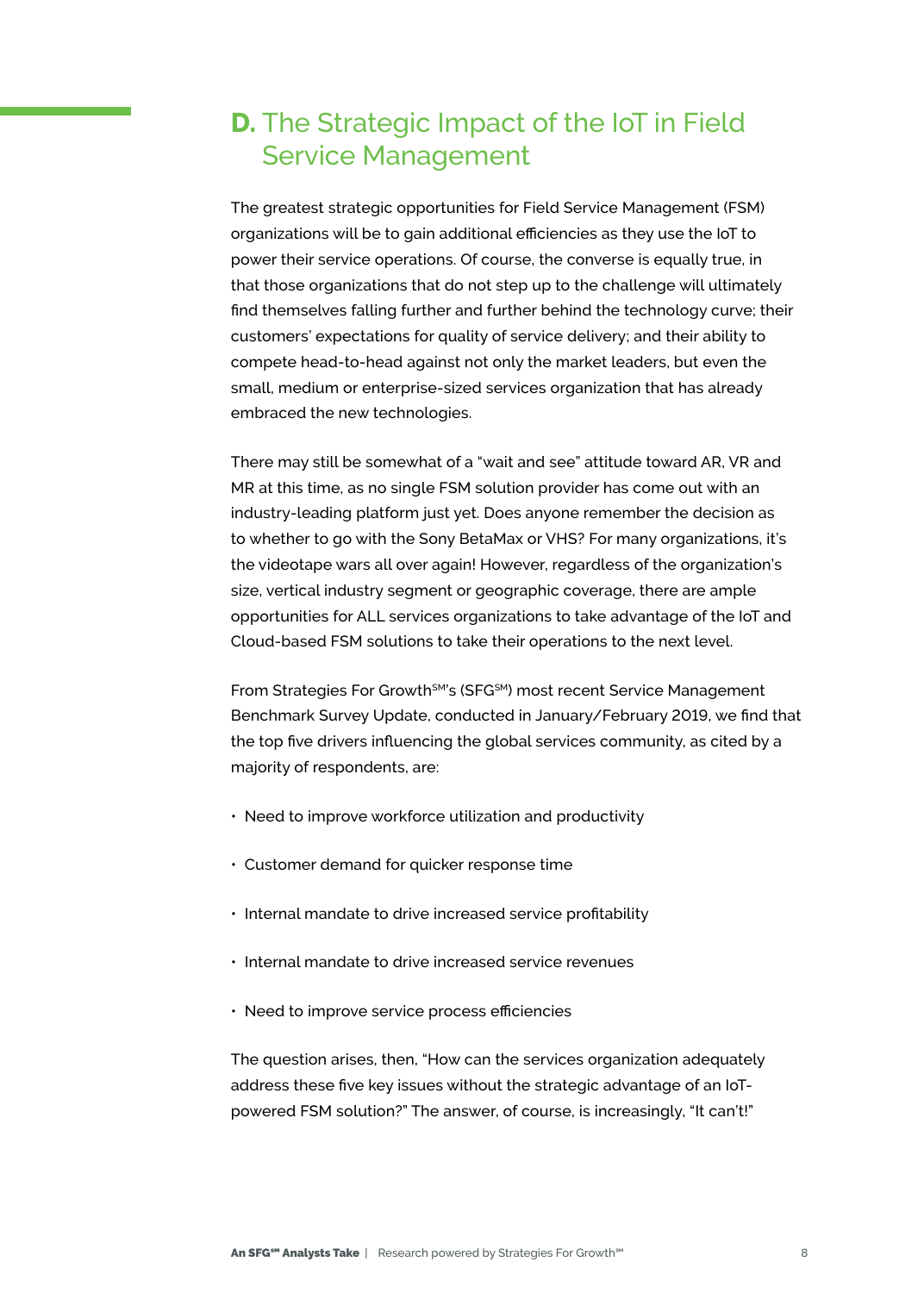For many services organizations, the reliance on standard scheduling functionality is simply not doing the job anymore, and many have set their sights on solution providers that can offer optimized scheduling and predictive maintenance, etc. The same applies to the use of standard business analytics vs. advanced analytics, for both field service and parts and inventory management. In fact, what used to be "passable" in the past, now looks a bit "dusty" and, as such, some organizations have elected to move forward with more robust functionalities made possible through the integration of the IoT into their FSM systems.

Nowadays, legacy platforms may not be able to accommodate such new technology apps as AR, VR and MR, and, as a result, newer platforms need to be implemented to power these new capabilities. The same goes for implementing predictive diagnostics and remote diagnostics capabilities for many organizations.

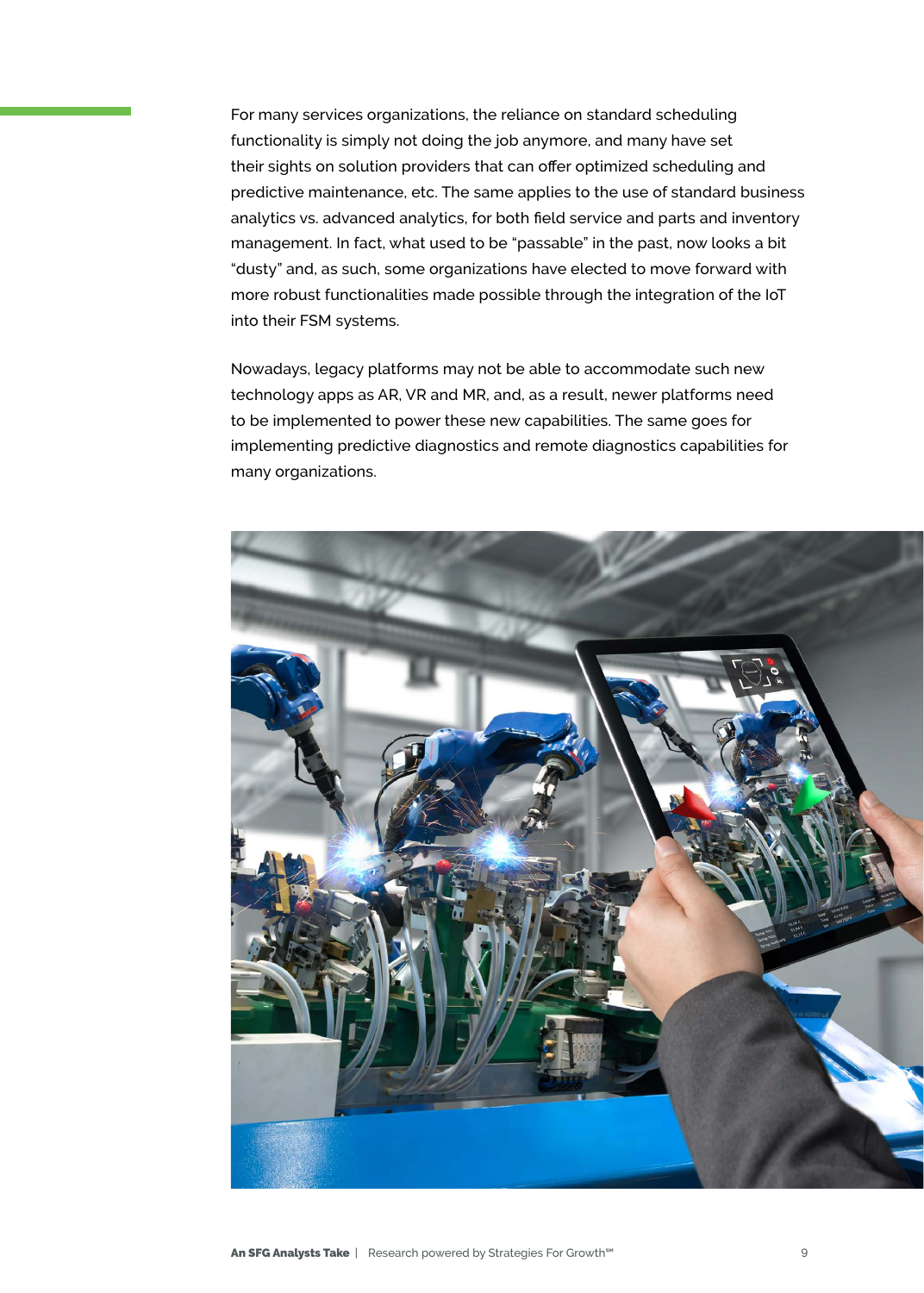### **E.** The Transformation of the FSM Industry

The Internet of Things (IoT) is becoming an integral component of any services organization's desire to be able to improve its services operations, streamline its services processes, collect and share business analytic data, and serve the customer better. It's already here!

However, some services organizations may find themselves greatly behind the technology curve if they do not yet have IoT-powered FSM capabilities built into their service operations – or are at least using a primary FSM solution provider that does. The IoT is quickly becoming the chief differentiator that divides those organizations that can meet the challenges of the present – let alone the future – from those that cannot.

Without the IoT, there can be no predictive diagnostics; there could be no AR, VR or MR; there could be no chance of being able to compete directly against those services organizations that do have these capabilities. Just as Cloudbased FSM solutions have normalized the playing field across all services industry segments, the IoT is now doing the same – but on steroids!

> **"Watch for the IoT to first change the way services organizations deliver their services, and then the way they package – and price – them."**

 In the past, falling behind the technological curve still afforded an organization the opportunity to catch up in another year or so. However, there is not that much time available for catching up anymore. Falling behind for just a few months may represent too much of a gap to make up. The IoT allows all organizations to keep pace with the market leaders, regardless of their size, reach or reputation, etc.

The broader global economy also affects businesses of all types, including services. However, the servicessegment has one thing going for it that many other industry segments do not – that is, while not necessarily recession-proof, businesses will always need their systems, equipment and devices to be up and running for the duration – in many cases, in spite of what it may cost to do so.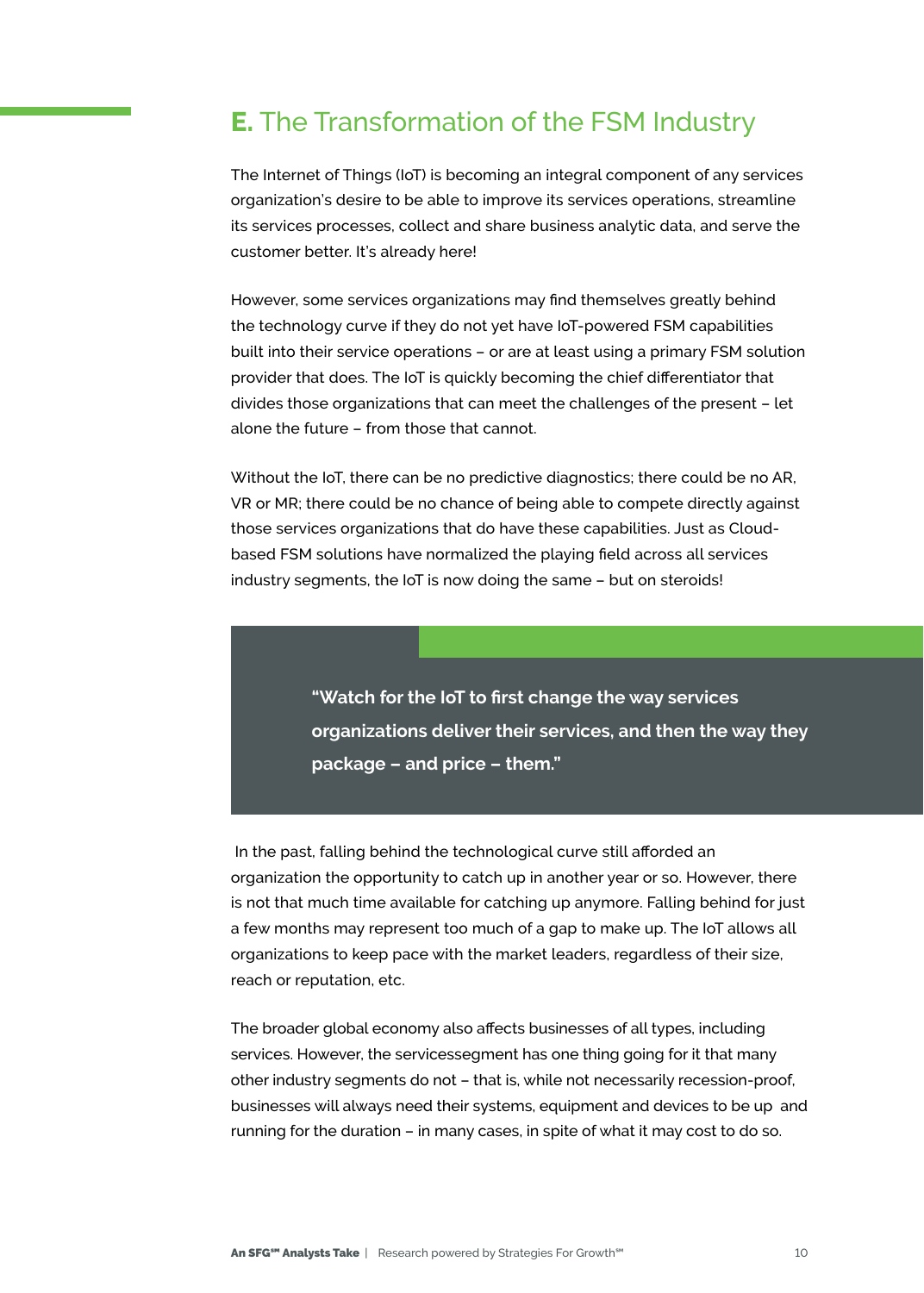

Even at reduced capacity, factories will need their production lines to continue to operate; hospitals will need their medical devices to be readily available; banks will need their transaction-related systems to run continuously; and so on. However, Business-to-Consumer, or B2C-focused services organizations may feel the full brunt of any economic downturn, as a majority of consumers may opt to wait until they can afford to have their home electronics serviced until they can better afford to pay for those services.

Nonetheless, through the use of Augmented Reality (AR) apps, now actively being combined with Virtual Reality (VR) to form a more complex and robust "Mixed Reality" (MR) capability, we are likely to see even more advances in the types of technologies that will ultimately reduce the cost of performing service – for both on-site and remote repairs – over time. The process goes on and on, and field service management will continue to evolve over time, as a result.

> **"Leveraging IoT will allow services organizations to perform more maintenance and repair services remotely, rather than on-site; and on-site repairs will be facilitated and expedited through the use of AR. The growing use of predictive diagnostics will also reduce the need for on-site services. In fact, many customers may not even know that their systems or equipment have been serviced remotely."**

Through the use of a portal, customers can see exactly what types of maintenance have been performed, on which systems, when, and with what results. But customers who choose not to use a portal, or whose provider does not offer one, will have virtually no visibility into the maintenance that has been performed. This ultimately becomes problematic for some services providers that must report what they have done on behalf of the customer and convince them of the added value provided.

Packaging the new way of providing services through an IoT-powered field service management system also involves an entirely new way of serving customers. For example, instead of providing a certain number of hours of support, within a designated time window, and providing a guaranteed uptime percentage, some organizations are now selling uptime – period!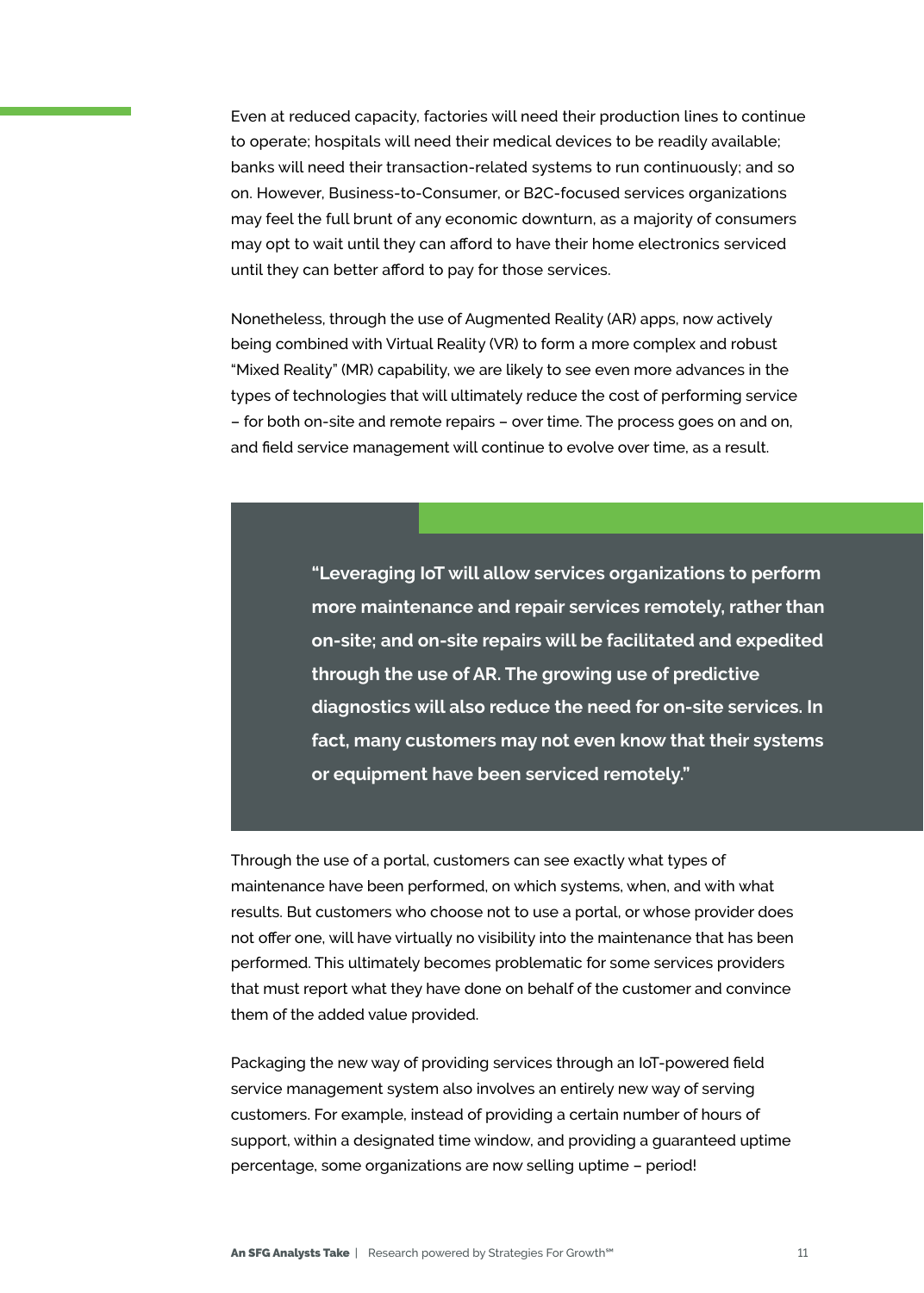Instead of "throwing" service contract hours at an aviation customer, for instance, they can now provide an "airplanes in the air" guarantee to this segment. Similarly, instead of selling a standard Service Level Agreement (SLA) to a utility customer, they can sell "power by the hour." And, instead of selling standard SLAs for pest extermination services, they can sell a "rodent-free" environment.

This new way of packaging services may be difficult for some services organizations to embrace, and for some customers to get used to. It may not be an easy conversion for some, but it is the future for field service organizations. And only through the reliance on the "new" technologies spawned by the power of the IoT can this new means for providing services organizations with total FSM support be made possible.

### **F.** What's Next For – and After – AR?

The Internet of Things (IoT) is transforming the field service industry in ways that most analysts – and practitioners – could not have foreseen just a few years ago. While most of us were focusing on machine- to-machine (i.e., m2m) communications and the prospects for utilizing Augmented Reality (AR), the IoT was already beginning to be leveraged into smart systems and Connected Field Service (CFS) solutions among the more progressive services organizations in the global marketspace.

The proliferation of Cloud-based FSM solutions has also moved many organizations from the historical perpetual license pricing model to a much more practical subscription basis pricing model. This is also having a significant impact on facilitating the entry of smaller and medium-sized organizations into the world of the IoT, AR and smart solutions.

The integration of AR, VR and/or MR platforms into services operations is normalizing the playing field even more, thereby empowering services organizations of all types and sizes, to compete head-to-head against each other (as well as the market leaders) with essentially the same levels of service delivery capabilities. It is also leading to quicker customer equipment "fixes", at reduced costs (to the services organization), and with far fewer visits required to the customer site to perform the repair.

The last couple of years have also seen a "push" toward the further leveraging of AR. In fact, the trend lines for AR adoption have begun to increase at an accelerating rate.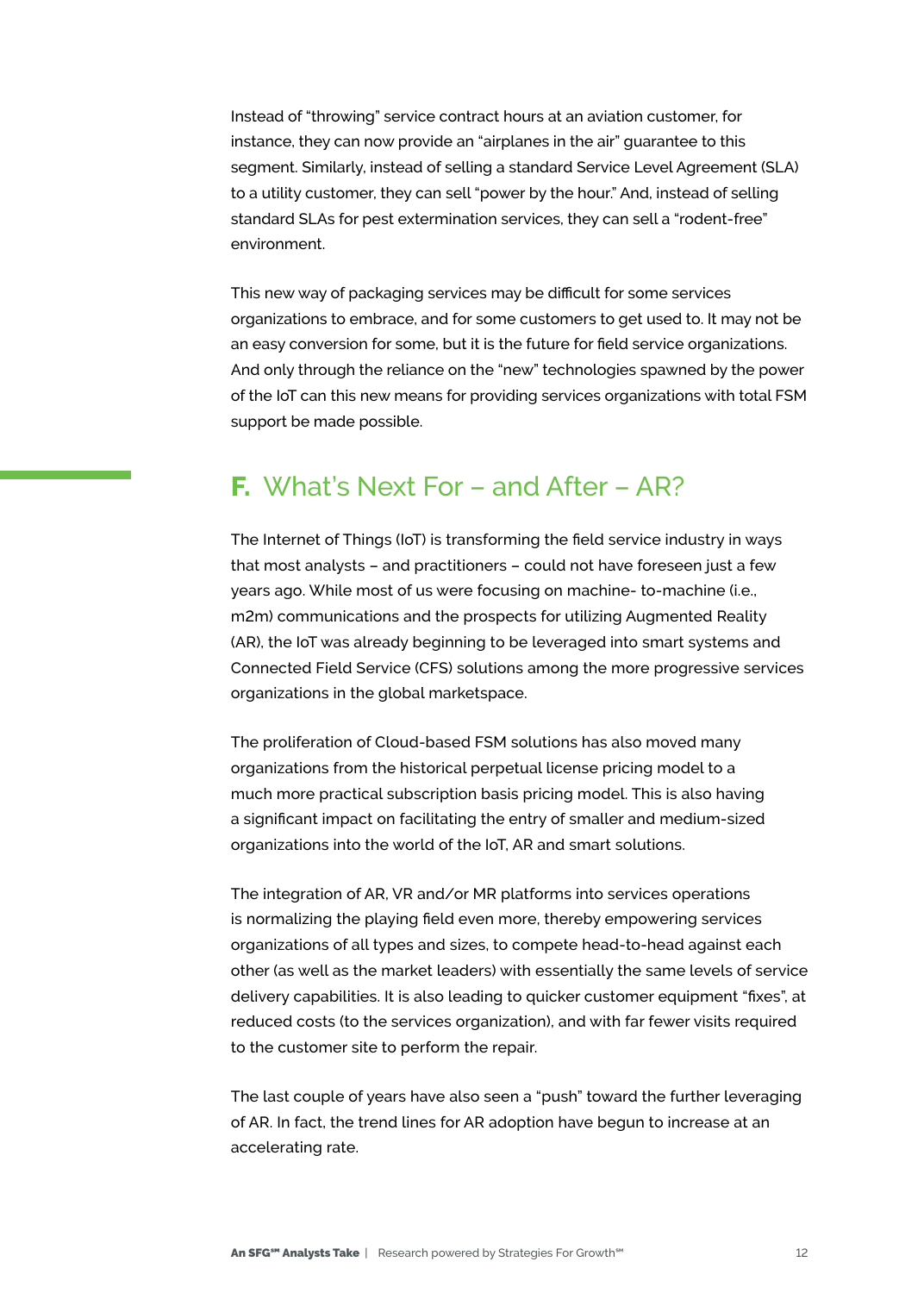**"After having spent a number of years positioned more as a perennial line item on an organization's 'wish list', AR has now gained a much wider acceptance, and is presently in use by more than twice as many FSOs as just a year earlier."**

We are now also seeing the further incorporation of AI and Machine Learning into existing FSM systems. As a result, many FSOs are now completing their respective transformations from a reliance on the traditional break/fix service model to the use of predictive diagnostics and AI-powered chatbots to facilitate and expedite service delivery.

Further, the enormous amount – and wealth – of data that is now being generated through the use of an IoT-powered FSM platform is turning many of the traditional ways of thinking upside-down. For many organizations, it has created an environment where the "old" (i.e., last year's) way of measuring service delivery performance is becoming almost instantly outdated.

For example, last year, an FSO might have been assessing its service delivery performance on the basis of asset uptime or SLA compliance, etc. However, this year, they may need to gauge their performance via an entirely "new" set of KPIs! Measuring your performance in providing "power by the hour" or "airplanes in the air" is quite a bit different than measuring it on the basis of the number of monthly site visits, PM calls and asset uptime.

What's next for AR will likely be its working closer in conjunction with AI and Machine Learning to further change the way in which service is delivered – and priced. Traditional break/fix service is essentially "dead". Long live predictive diagnostics and predictive maintenance! In fact, have you spoken to any chat bots lately? Well, if you haven't, you will shortly!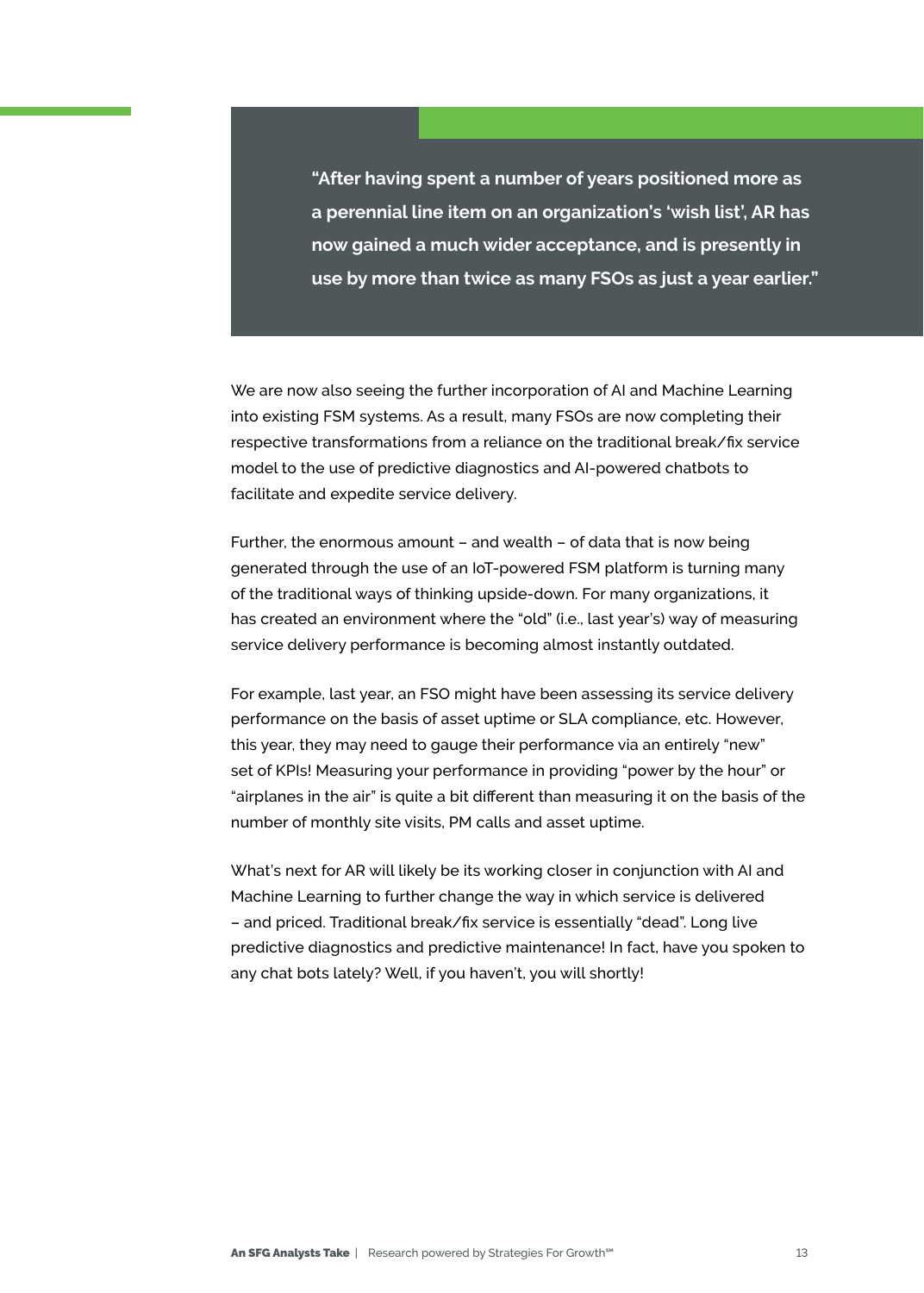#### About The Author



Bill Pollock is President & Principal Consulting Analyst at **Strategies For Growth℠ (SFG℠),** the independent research analyst and services consulting firm he founded in 1992.

Previously, Bill served as President & Chief Research Officer (CRO) at The Service Council; Vice President & Principal Analyst, heading up Aberdeen Group's Service Management Practice; and Managing Analyst, Services Industry at Gartner.

Bill has been cited as "One of the Twenty Most Influential People in Field Service" by Field Service News (UK); one of the "Top 10 People Every Field Service Pro Should Follow" by Field Service Digital; one of Capterra's "20 Excellent Field Service Twitter Accounts"; and one of Coresystems' "Top 10 Field Service Influencers to Follow".

Bill has also had more than 350 articles, columns and features published on topics including Field Service Management (FSM), Service Lifecycle Management (SLM), Customer Relationship Management (CRM), Warranty Chain Management (WCM), Reverse Logistics, Augmented Reality (AR), the Internet of Things (IoT) and others for leading international services publications.

He writes monthly feature articles for F*ield Service News, Field Service Digital, Field Technologies Online*, and *Future of Field Service*, and is a regular contributor to *Warranty Week* and other services-related publications.

Bill may be reached at +(610) 399-9717, or via email at [wkp@s4growth.com](mailto:wkp%40s4growth.com?subject=). Bill's blog is accessible at [www.PollockOnService.com](http://www.PollockOnService.com), and via Twitter [@SFGOnService](https://twitter.com/SFGOnService?ref_src=twsrc%5Egoogle%7Ctwcamp%5Eserp%7Ctwgr%5Eauthor).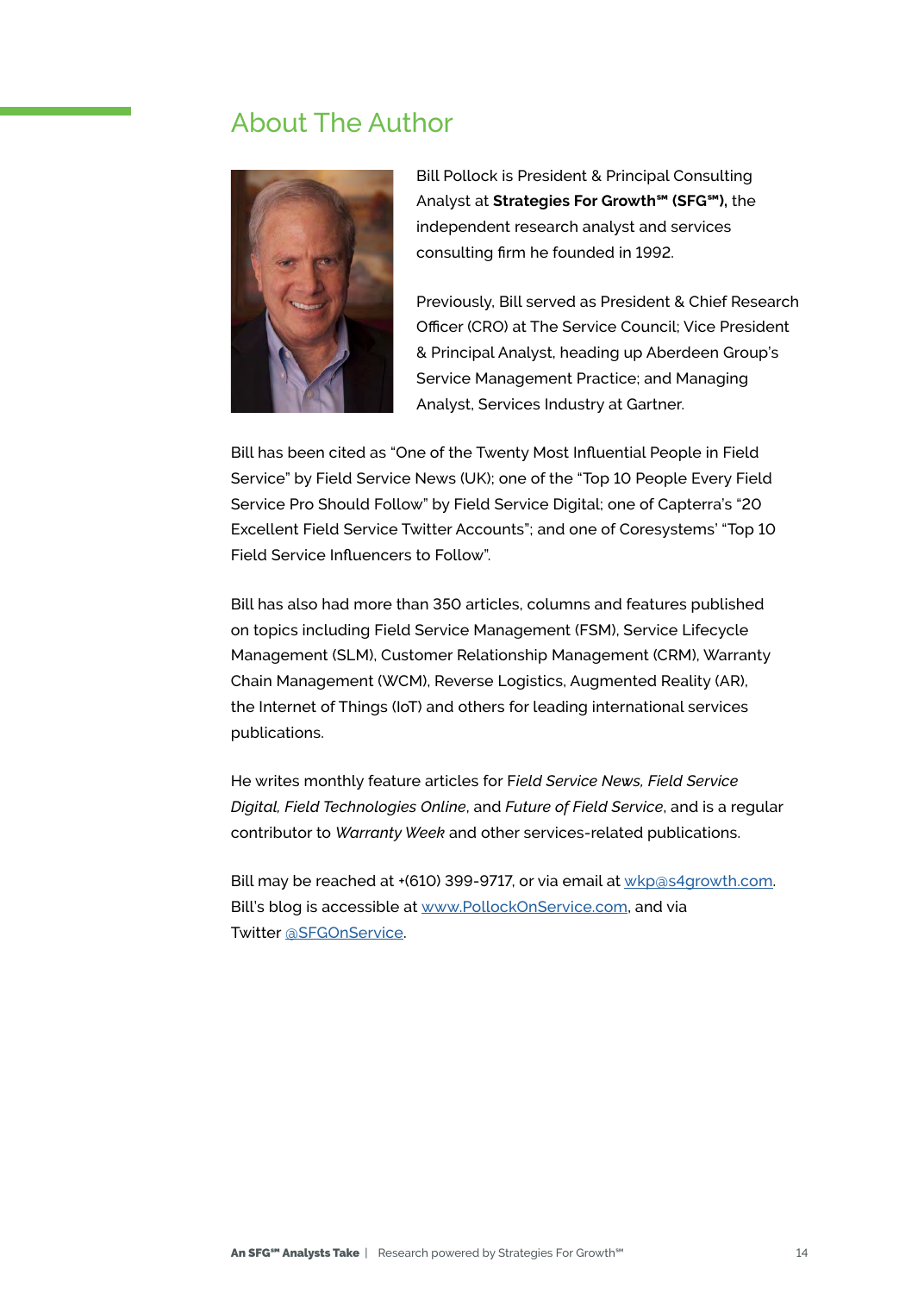## About Strategies For Growth<sup>5M</sup>

**Strategies For Growth℠ (SFG℠)** is an independent research analyst and advisory consulting firm that supports services organizations with a full range of strategic, marketing, business planning and consulting services.

During the past 25+ years, **SFG℠** has consulted to more than 300 client organizations around the globe. These engagements have involved strategic services planning, market research/custom surveys, thought leadership content development and market outreach support, customer needs & requirements analyses, customer satisfaction measurement & tracking programs, business intelligence gathering, vertical market segmentation, services assessments and the development of strategic recommendations for improving service performance and customer retention.

**SFG℠'s** thought leadership content develop- ment services include White Papers and Analysts Take reports; Webinars, ghost- written/published articles, data support for Infographics, guest Blogposts, expert interviews, User Group keynote presenta- tions and development of Website content.

The original **SFG℠** website is now archived, and has been rebranded as [www.PollockOnService.com](http://www.PollockOnService.com). However, previously published articles and white papers are still accessible for download at [www.s4growth.com](http://www.s4growth.com).